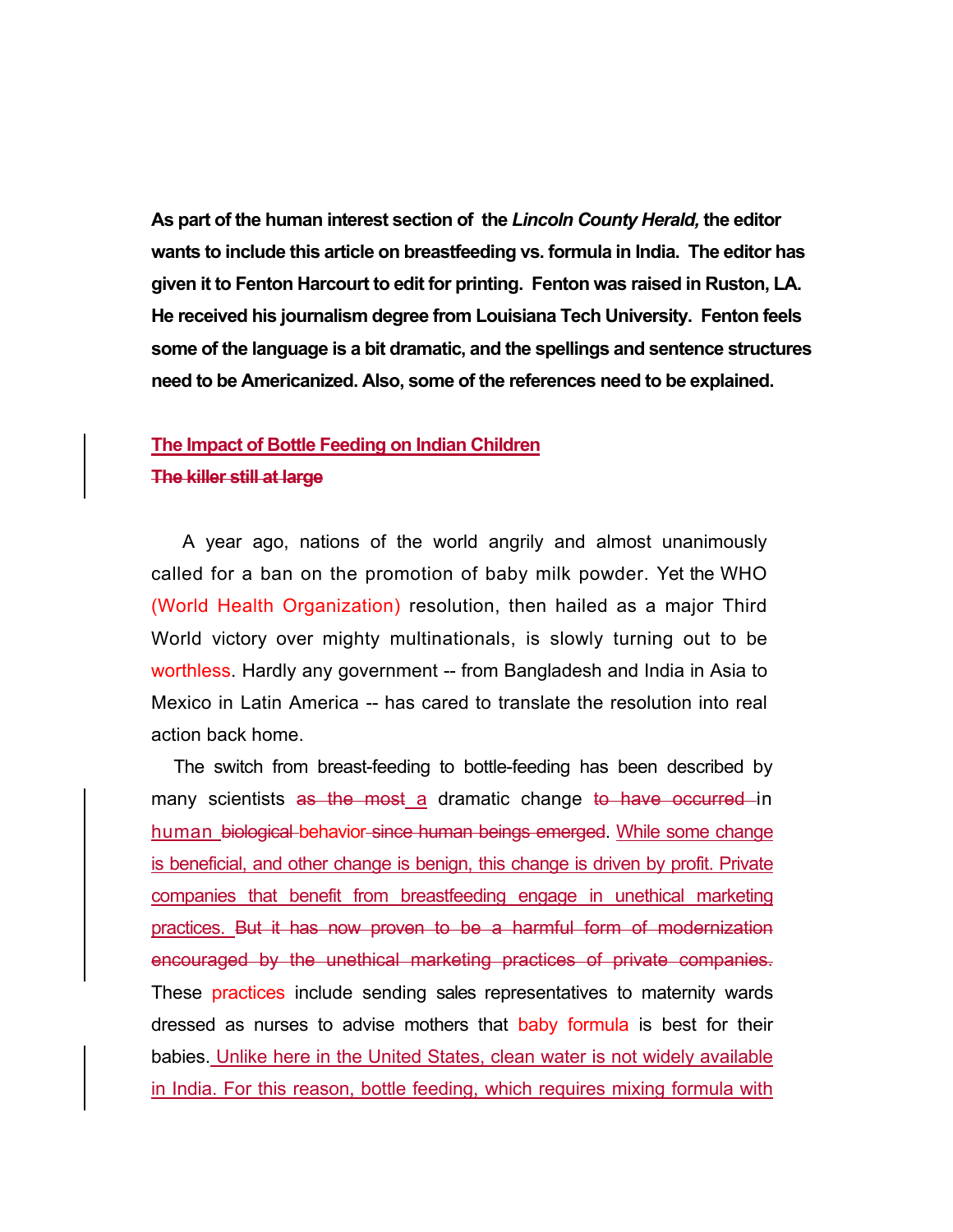water, can carry added danger to infants, as they may be exposed to dirty or even toxic water supplies.

India presents probably the most dramatic case of a weakening in political will over the last year to control baby formula companies - notwithstanding Prime Minister Indira Gandhi's rousing speech in Geneva at the WHO. A working group of the ministry of social welfare had formulated a code for marketing of baby formula even before the WHO meeting began in May 1981. The code stipulates not just a ban on advertising of baby formula but also of baby foods. But instead of becoming national legislation by now, the code still remains a confidential document. Even though 24 out of 25 members of the working group signed the final report nearly a year ago, the 25th member still has yet to sign it. The government has not yet stopped advertising of baby formula on television**,** either.

The pressure on the Indian government has come from Amul, India's leading baby formula manufacturer. Its managers insist that a ban on advertising baby formula is unnecessary because only about two per cent of Indian babies are bottle-fed, and these are mainly rich children with access to clean water.

R K Anand, a leading breast-feeding advocate who was a member of the government's working group, strongly disputes these claims of baby formula manufacturers. He points out that studies have shown that the incidence of bottle-feeding in urban areas across India varies from 10 to 28.6 per cent in poor families and 60 per cent in middle class families. In his own hospital --the Nair Charitable Hospital in Bombay—Anand studied 200 consecutive infants admitted to the pediatric ward. Some 55 per cent of these infants were being bottle-fed. Over three-fourths of the parents earned less than Rs 150, or \$3, per month. Nearly half the mothers bottle feeding were illiterate. Nine out of 10 bottle-fed babies came from homes without a continuous, clean water supply. Out of these 200 babies, 13 eventually died. All of them were bottle fed.